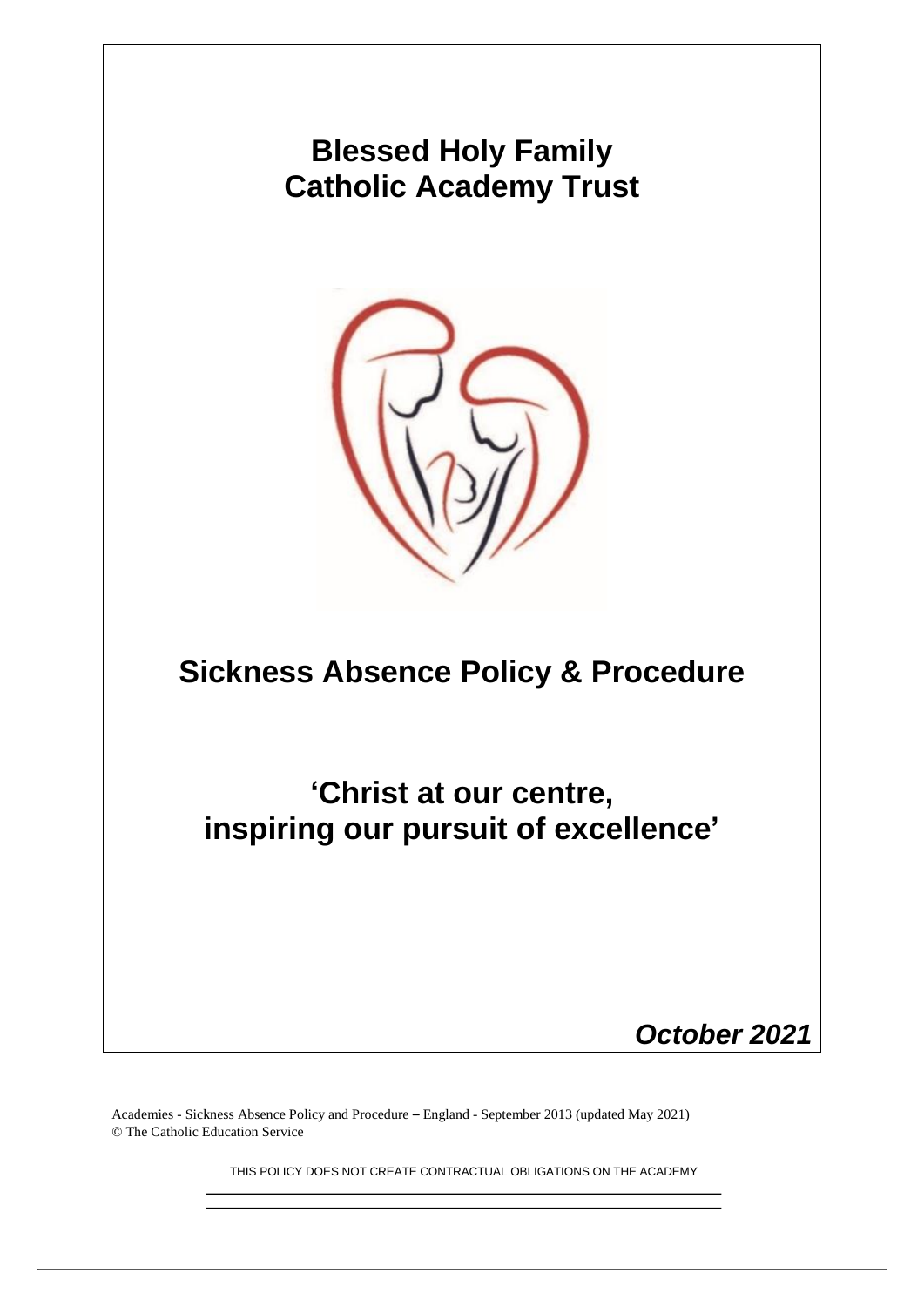#### **CONTEXT**

The Blessed Holy Family Catholic Academy Trust is firmly rooted in the values of the Catholic Church. The Gospel values are embedded within our policies including love, justice, fairness and respect for the dignity of the individual.

This policy applies to all members of the Blessed Holy Family Catholic Academy Trust:

- St. George's Roman Catholic Primary School
- St. John Fisher Roman Catholic Primary School
- St. Joseph's Roman Catholic Primary School
- The Sacred Heart Language College

In keeping with this context the Trust Board formally adopt the policy produced by the Catholic Education Services. This is to ensure that all can work together to ensure all members of our Trust community can thrive.

| <b>Policy Ratified by Trust Board:</b> | 10 <sup>th</sup> October 2019 | (Date) |  |  |
|----------------------------------------|-------------------------------|--------|--|--|
| Signed:                                | Tame Cre                      |        |  |  |
| Date of next review:                   | October 2020                  |        |  |  |
| <b>Policy Reviewed by Trust Board:</b> | 8 <sup>th</sup> October 2020  | (Date) |  |  |
| Signed:                                | Tame Cre                      |        |  |  |
| Date of next review:                   | October 2021                  |        |  |  |
| <b>Policy Reviewed by Trust Board:</b> | 7 <sup>th</sup> October 2021  | (Date) |  |  |
| Signed:                                | Tame Crl                      |        |  |  |
| Date of next review:                   | October 2022                  |        |  |  |

Academies - Sickness Absence Policy and Procedure – England - September 2013 (updated May 2021) © The Catholic Education Service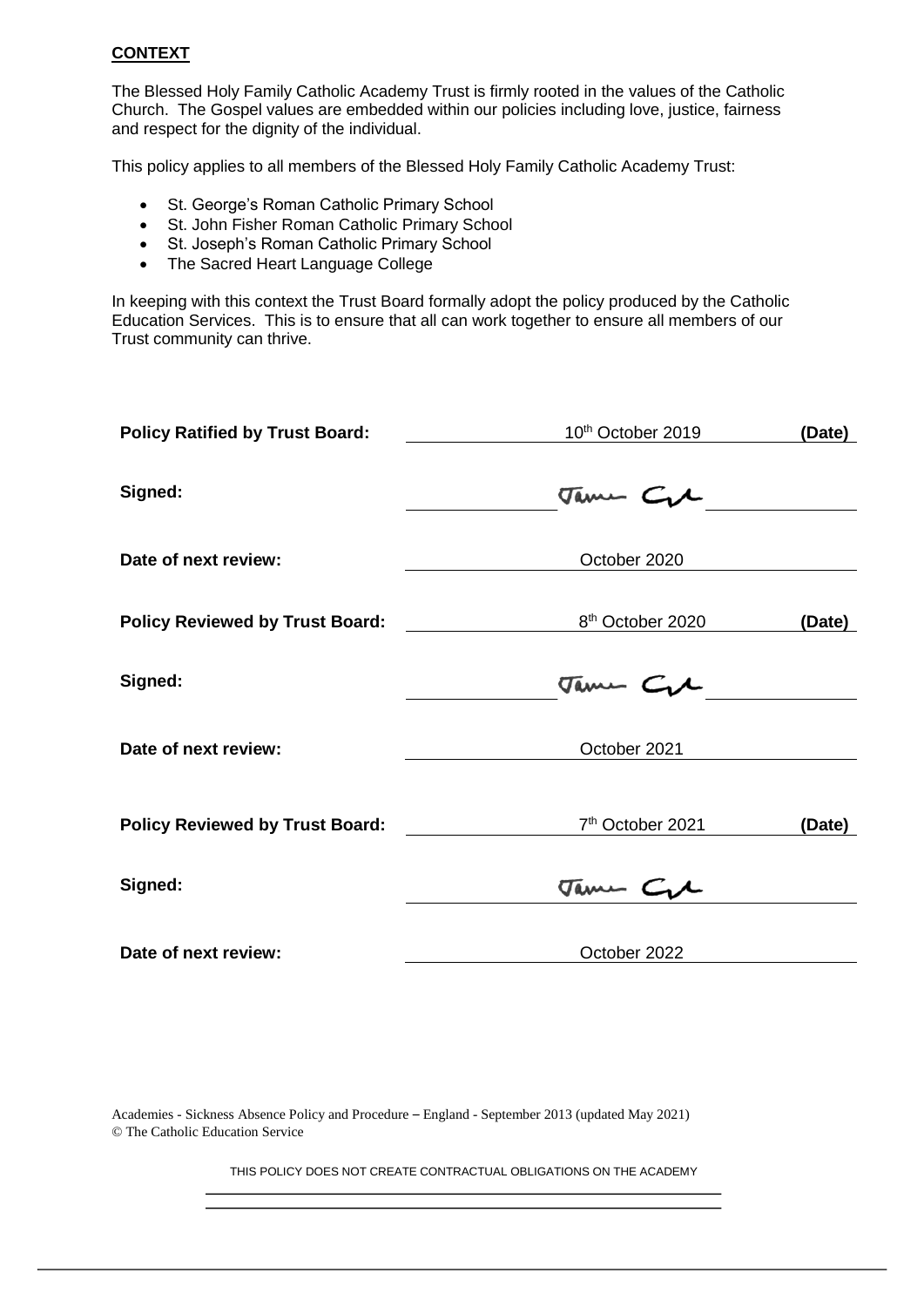#### **BLESSED HOLY FAMILY CATHOLIC ACADEMY TRUST**

#### **SICKNESS ABSENCE POLICY AND PROCEDURE**

#### **Commitment to equality:**

**We are committed to providing a positive working environment which is free from prejudice and unlawful discrimination and any form of harassment, bullying or victimisation. We have developed a number of key policies to ensure that the principles of Catholic Social Teaching in relation to human dignity and dignity in work become embedded into every aspect of school life and these policies are reviewed regularly in this regard.**

**This Sickness Absence Policy and Procedure has been approved and adopted by Blessed Holy Family Catholic Academy Trust on 7th October 2022 and will be reviewed annually.**

Academies - Sickness Absence Policy and Procedure – England - September 2013 (updated May 2021) © The Catholic Education Service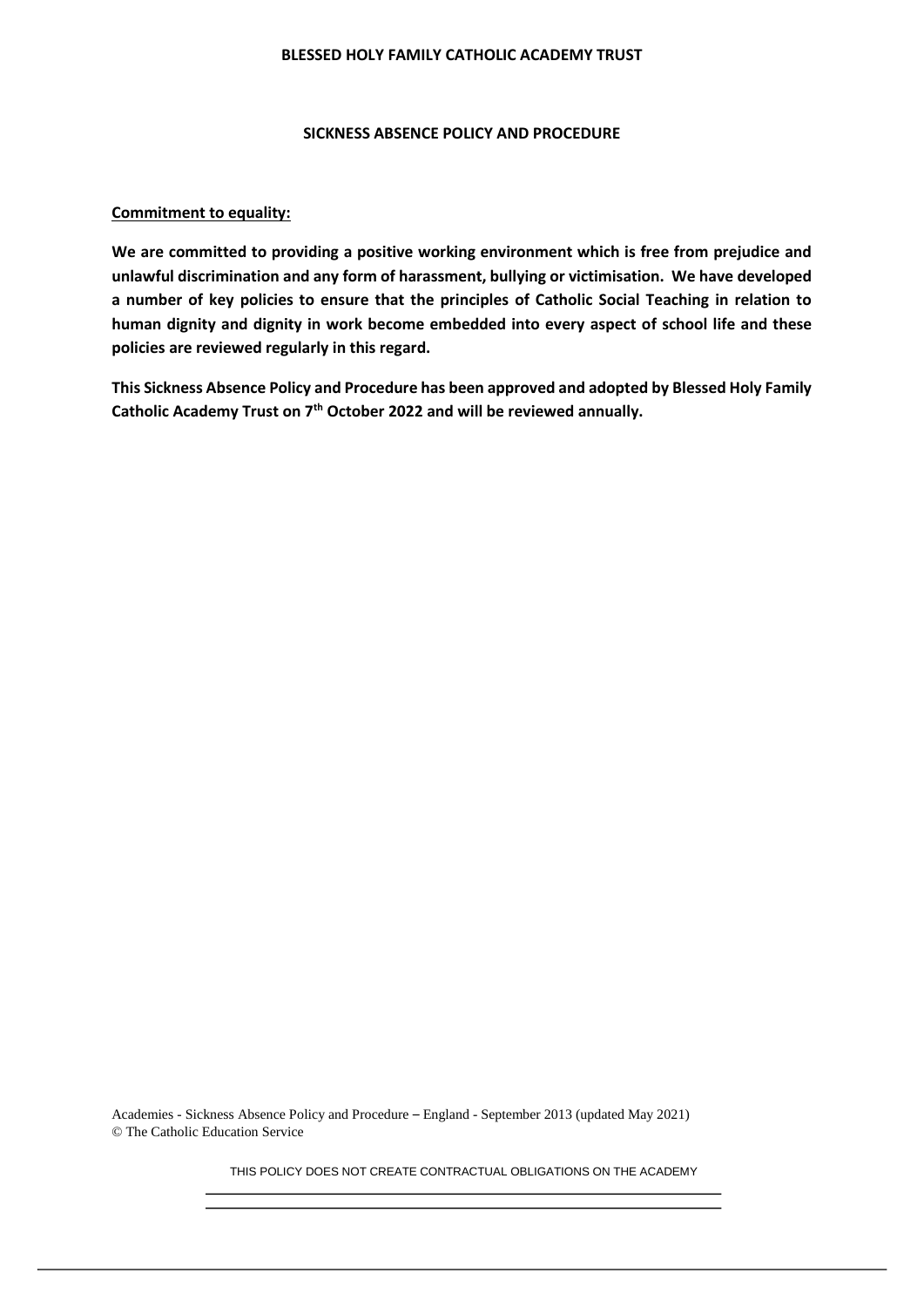#### **DEFINITIONS**

In this Sickness Absence Policy and Procedure, unless the context otherwise requires, the following expressions shall have the following meanings:

- i. 'Academy' means the academy named at the beginning of this Sickness Absence Policy and Procedure and includes all sites upon which the Academy undertaking is, from time to time, being carried out.
- ii. 'Academy Trust Company' means the company responsible for the management of the Academy and, for all purposes, means the employer of staff at the Academy.
- iii. 'Board' means the board of Directors of the Academy Trust Company. iv. 'Chair'

means the Chair of the Board as appointed from time to time.

- v. 'Clerk' means the Clerk to the Board as appointed from time to time.
- vi. 'Companion' means a willing work colleague, or a trade union official, an accredited representative of a trade union or other professional association of which the employee is a member, who should be available for the periods of time necessary to meet the timescales under this Sickness Absence Policy and Procedure.
- vii. 'Diocesan Schools Commission' means the education service provided by the diocese in which the Academy is situated, which may also be known, or referred to, as the Diocesan Education Service.
- viii. 'Directors' means directors appointed to the Board from time to time.
- ix. 'Headteacher' means the most senior teacher in the Academy who is responsible for its management and administration. Such teacher may also be referred to as the Head of School or Principal.
- x. 'Vice-Chair' means the Vice-Chair of the Board as elected from time to time.

Academies - Sickness Absence Policy and Procedure – England - September 2013 (updated May 2021) © The Catholic Education Service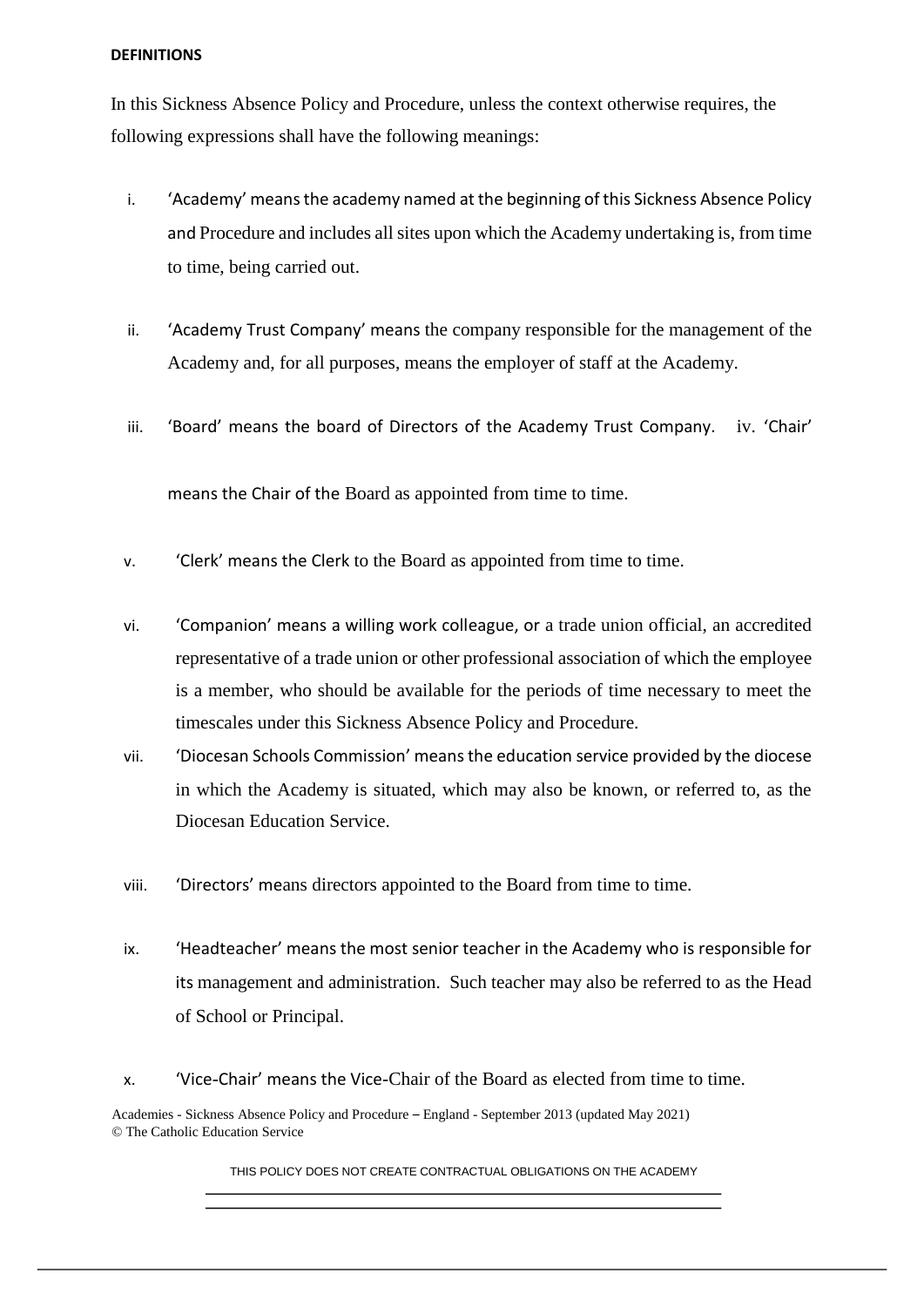- xi. 'Working Day' means any day on which you would ordinarily work if you were a fulltime employee. In other words, 'Working Day' may apply differently to teaching and non-teaching staff. However, part-time and full-time staff will not be treated differently for the purposes of implementing this Sickness Absence Policy and Procedure.
- xii. 'Working Week' means any week during which you would ordinarily work.

### **1. SCOPE**

- 1.1 This Sickness Absence Policy and Procedure applies to you if you are an employee or worker at the Academy (hereinafter referred to as an "employee" or "you"). Regular attendance at work is a term of every employee's contract of employment. However, it is recognised that employees will, on occasion, have an acceptable health reason to be absent from work.
- 1.2 The purpose of this Sickness Absence Policy and Procedure is to establish a framework for the effective management of staff sickness absence taking into account both the wellbeing of employees and the requirements of the Academy Trust Company to deliver an effective education to its pupils. In implementing this Sickness Absence Policy and Procedure, the aim is to promote honest and constructive discussions.
- 1.3 An employee is entitled to have access, by arrangement, to their personnel file and to request the deletion of time-expired records in line with the provisions of the General Data Protection Regulation and the Data Protection Act 2018.
- 1.4 The Academy Trust Company delegates its authority in the manner set out in this policy.
- 1.5 When implementing this policy and procedure, the Academy Trust Company should have regard to the Academy Trust Company's Health and Safety Policy and Procedure in relation to any overlapping health and safety consideration(s) that may arise.
- 1.6 This policy and procedure may be used concurrently with any other applicable policy and procedure. Where an employee is already subject to one of the Academy Trust Company's policies there will not be any automatic delay or pause in the conduct of that policy as a result of an employee's sickness absence. In such circumstances, the employee and the Headteacher, or in the case where the absence relates to the Headteacher, the Headteacher and the Chair, will meet to discuss whether or not one of the procedures should be suspended, taking into account the most recent medical advice. The final decision as to whether or not to suspend any procedure will be taken by the Headteacher or the Chair (as appropriate) and their decision shall be final.

Academies - Sickness Absence Policy and Procedure – England - September 2013 (updated May 2021) © The Catholic Education Service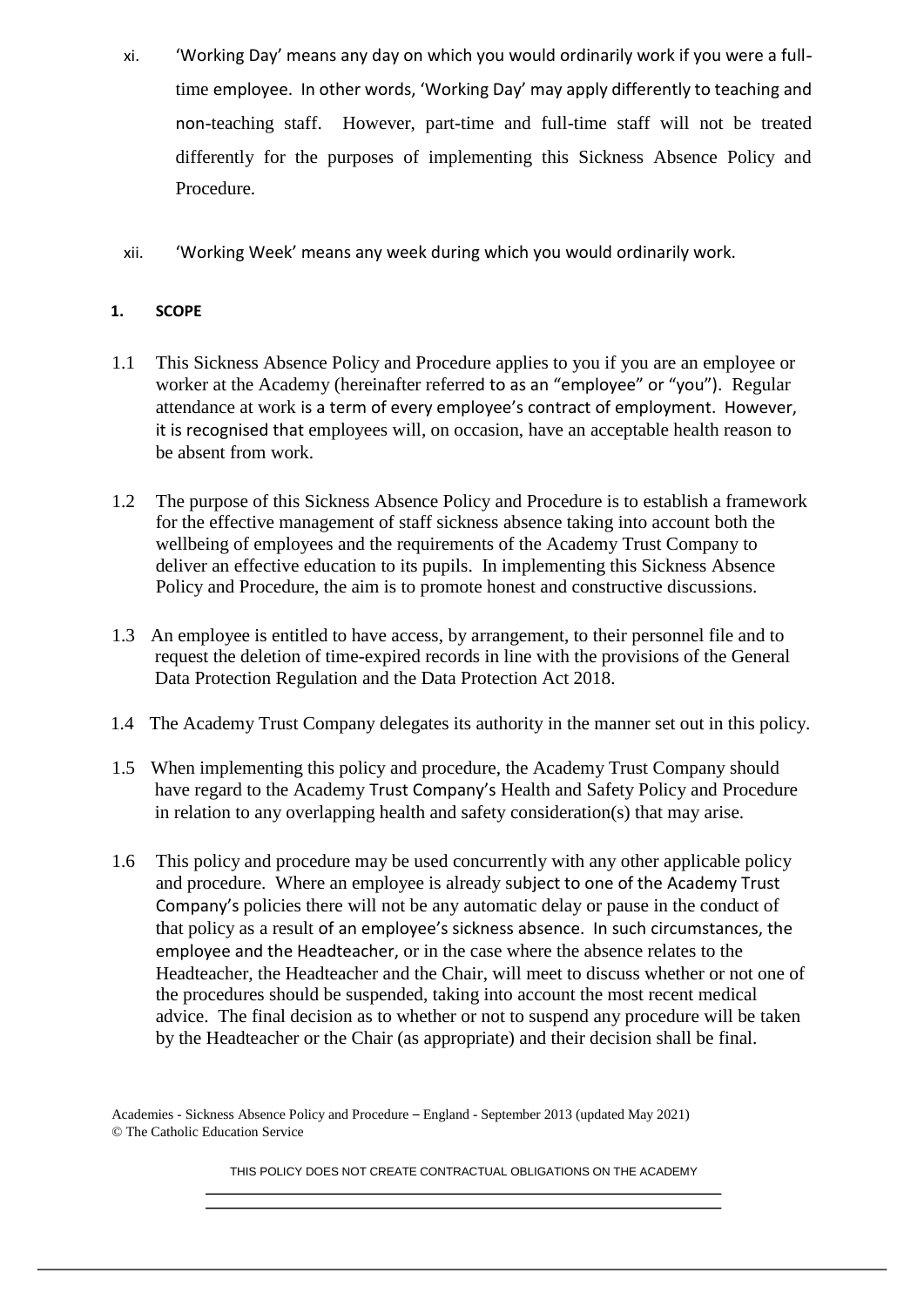- 1.7 The Academy Trust Company is committed to providing a supportive working environment for all employees. The Academy Trust company is also committed to ensuring respect, objectivity, belief in the dignity of the individual, consistency of treatment and fairness in the operation of this policy. This commitment extends to promoting equality of opportunity and eliminating unlawful discrimination throughout the Academy community which includes all of the academies in the Academy Trust Company's group.
- 1.8 This Sickness Absence Policy and Procedure offers opportunities to ensure justice for teachers, support staff and pupils alike and has the potential for the expression of Christian qualities such as honesty, self-knowledge, respect for others and their gifts, recognition of the needs and achievements of others, challenge of self and others, personal growth and openness.
- 1.9 Reasonable adjustments to this procedure may be considered in appropriate cases, depending on the specific circumstances, for example, where an employee is diagnosed with a terminal illness. All modifications to this procedure will be discussed with the employee and a record of the modifications will be made.
- 1.10 The procedures contained in this Sickness Absence Policy and Procedure allow employees to raise mental health concerns in the knowledge that the Academy Trust Company will provide appropriate support when the employee seeks help. Employees experiencing mental health challenges will have access to appropriate reasonable adjustments, phased returns and Occupational Health referrals as set out in this Sickness Absence Policy and Procedure.
- 1.11 Consideration will be given to any difficulties which an employee may be facing, and the Academy Trust Company will provide reasonable support and assistance to help the employee to overcome them. Such support and assistance may include, where appropriate, the Academy Trust Company seeking medical or other advice regarding the effective management of any sickness absence.
- 1.12 All personal and sensitive personal data obtained during the operation of this Sickness Absence Policy and Procedure will be handled with the utmost integrity and confidentiality.

# **2. GENERAL PRINCIPLES**

The Academy Trust Company will:

- 2.1 Never ignore sickness absence
- 2.2 Always monitor sickness absence
- 2.3 Ensure that short term absences do not go unnoticed
- 2.4 Take swift, supportive action if the absence is work related
- 2.5 Keep accurate, up to date, employee attendance records
- 2.6 Handle attendance problems promptly and sensitively, in a supportive manner
- 2.7 Develop and maintain an atmosphere that encourages people to come to work

Academies - Sickness Absence Policy and Procedure – England - September 2013 (updated May 2021) © The Catholic Education Service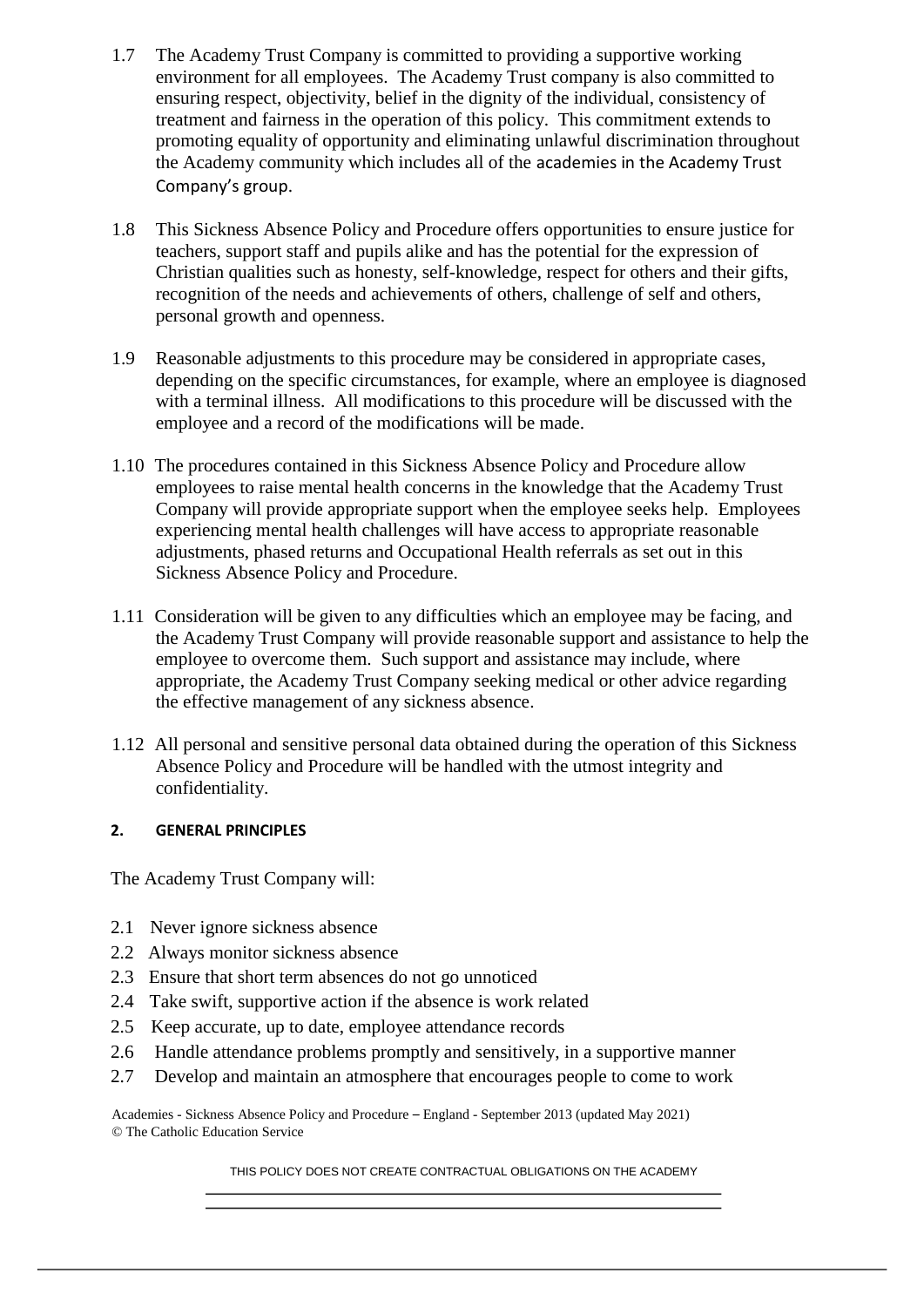- 2.8 Ensure that employee wellbeing is monitored and that an atmosphere is developed in which employee wellbeing is given due importance
- 2.9 Deal with each person as an individual
- 2.10 Treat all staff fairly and consistently
- 2.11 Keep the Academy's sickness absence rate under review
- 2.12 Seek support and advice from its HR provider, Occupational Health and the Diocesan Schools Commission, as appropriate.

# **3. INFORMAL APPROACH**

- 3.1 Prior to invoking the formal steps set out in this Policy and Procedure you and/or your line manager or the Headteacher may (where appropriate and practicable) initiate an informal discussion regarding your absence from work with a view to facilitating your attendance at work and providing assistance and support where necessary. Where the absence relates to the Headteacher, this meeting will be with the Chair.
- 3.2 Depending on the circumstances and cause of your absence, an informal discussion may lead to agreeing strategies with you to help improve and maintain your attendance levels. This may include a referral to Occupational Health.
- 3.3 Following an informal discussion, you will be provided with a note of the discussion and you will have an opportunity to provide written comments on the note of the meeting prior to it being included on your personnel file. The note of the meeting will include details of any strategies agreed with you to help improve and maintain your attendance along with a timescale for improvement and a review of your progress.
- 3.4 The Academy Trust Company is not procedurally required to implement an informal approach to investigating the reason for your absence although the Academy Trust Company acknowledges that it is good practice to do so, and it will expect an informal approach to be followed in the majority of cases. It is your responsibility to follow the appropriate procedure with regard to informing the Academy Trust Company of the reason for your absence and to fulfil your obligations as set out in Paragraph 4 below. It should be noted that periods of absence that are dealt with using an informal approach count towards the review points set out in Paragraphs 9 and 10.

# **4. EMPLOYEE'S OBLIGATIONS**

Employees are expected to:

- 4.1 Attend work when fit to do so
- 4.2 Comply with the Academy Trust Company's sickness notification procedure
- 4.3 Seek medical advice and treatment and, where appropriate, ensure that it is received as quickly as possible in order to facilitate a return to work
- 4.4 Take and follow the medical advice and treatment offered
- 4.5 Keep in regular touch (consistent with your medical condition) and inform the Headteacher, or nominated person (or where the absence relates to the Headteacher,

Academies - Sickness Absence Policy and Procedure – England - September 2013 (updated May 2021) © The Catholic Education Service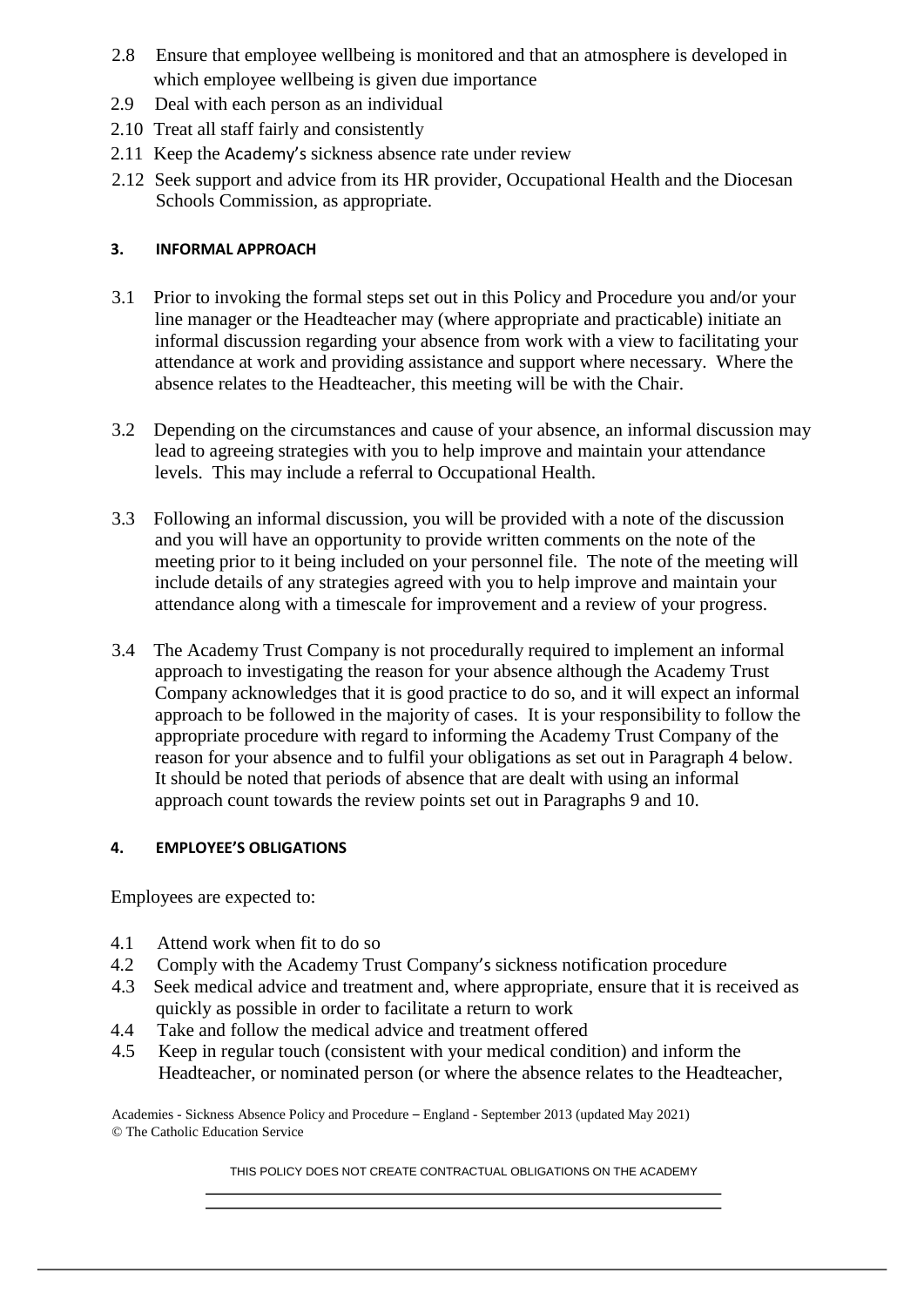the Chair), of any significant developments affecting the period of absence

- 4.6 Attend all medical appointments, (including Occupational Health appointments as required)
- 4.7 Inform the Headteacher (or where the absence relates to the Headteacher, the Chair) immediately of any side effects associated with your health condition and/or medication that could have an impact on your suitability to work with children.

# **5. SICKNESS NOTIFICATION PROCEDURE**

- 5.1 As soon as you are aware that you will be absent from work, you must contact the Academy in accordance with the terms of your Contract of Employment (and/or the Staff Handbook or equivalent document). If you do not report for work and you have not explained the reason for your absence then you should expect to be contacted by either telephone, email, letter or text by your line manager or other nominated individual who will want to enquire after your health.
- 5.2 You should contact the Academy personally and not ask third parties (such as members of your family or friends) to inform the Academy on your behalf. This is because the Academy cannot be certain of the identity of the third party and whether they are acting in your interests. In exceptional circumstances where you are physically incapable of communicating with the Academy yourself, (for example due to being hospitalised in a state of concussion), it may be necessary for the Academy to rely on a thirdparty's explanation for your absence.
- 5.3 Brief details of the reason for your absence and, if possible, some indication of a likely return to work date should be given during this contact. The position in relation to current workload should be discussed in order to help the Academy make appropriate cover arrangements. You should ensure that the Academy is kept informed of your expected return to work date.
- 5.4 If your absence is the result of an accident or an injury sustained at work then this information must be made known. You should indicate if the incident has been reported, when it was reported and to whom.
- 5.5 If you are still unfit for work after three successive Working Days you must contact the Headteacher or nominated person on the fourth day of absence and advise them of the likely duration of your continued absence according to any medical advice you may have received.
- 5.6 A self certificate must be completed to cover every day of absence, including half days. This will normally be completed on the day you return to work. The Conditions of Service for Teachers in England and Wales (the Burgundy Book) (which applies to teachers employed by the Academy Trust Company) stipulates that a self-certificate should be completed from not later than the fourth working day of absence. Teachers are required to complete a self-certificate to cover every day of absence, including half days.

Academies - Sickness Absence Policy and Procedure – England - September 2013 (updated May 2021) © The Catholic Education Service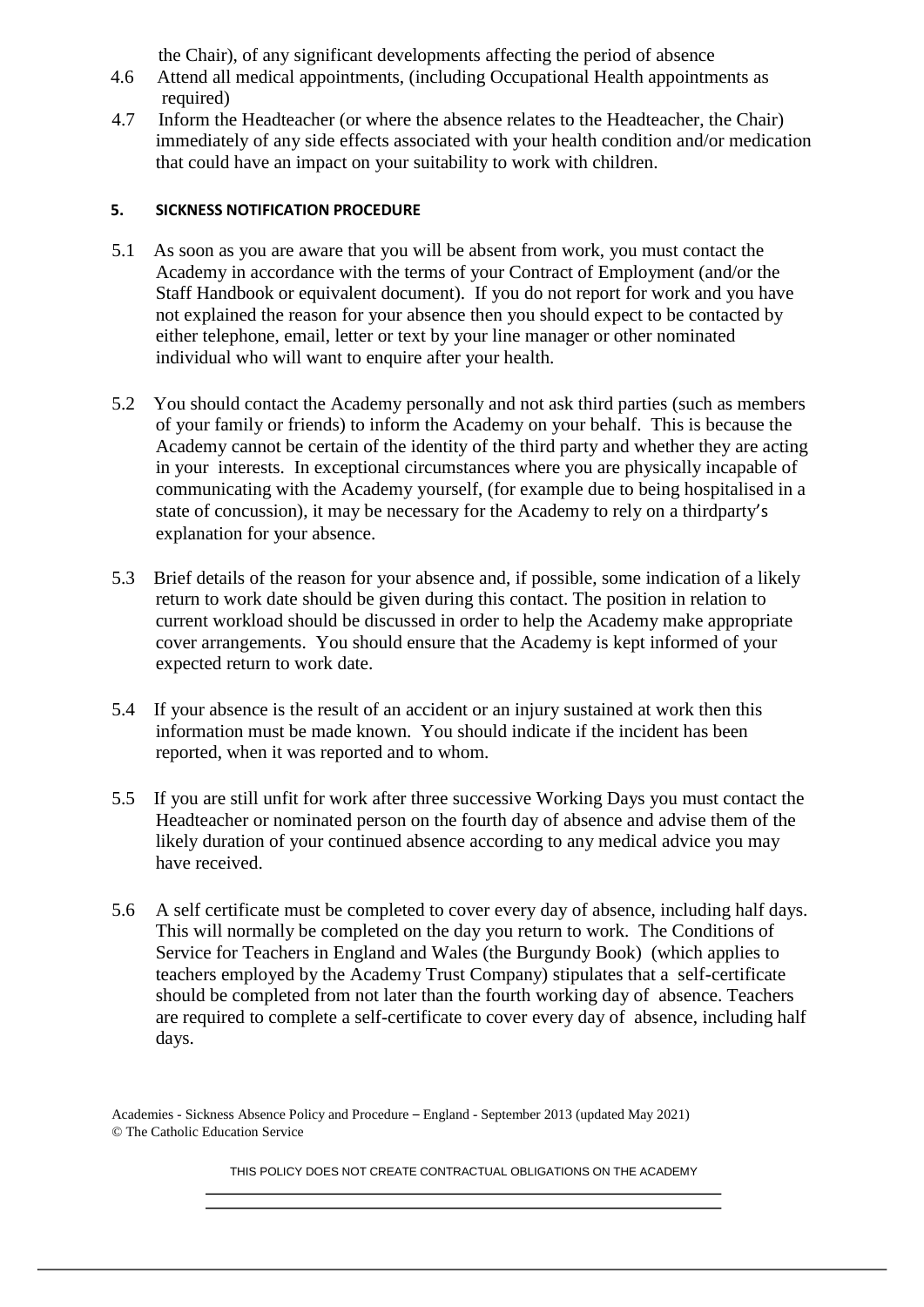A doctor's Statement of Fitness for Work (a "doctor's statement") must be provided by all staff and sent to the Headteacher or other nominated person from the 8<sup>th</sup> calendar day of sickness (when counting days for this purpose Saturdays and Sundays are included). A doctor's statement is advisory, and its contents will be considered carefully when determining what action to take pursuant to this Sickness Absence Policy and Procedure. Where a doctor's statement indicates that you are fit for work but with adjustments, you will be asked to meet with the Headteacher, your line manager or other nominated person to discuss what adjustments can be made. Where it is not possible to make any of the suggested adjustments, you will remain on sickness absence until it is possible to make the adjustments or until adjustments are no longer required.

- 5.7 If more than one doctor's statement is required for any period of absence, you must keep the Headteacher, or nominated person, informed of developments on a weekly basis. The Headteacher, or other nominated person, is also entitled to make reasonable contact with you during your sickness absence, whether or not you have complied with the requirement to make weekly contact. The purpose of maintaining such contact (whether on a weekly or reasonable basis) during such period of sickness absence is to ensure that the educational needs of the Academy are fulfilled, to give you the opportunity to indicate if there are any ways in which the Academy Trust Company may be able to support you and to give you the opportunity (if you wish it) to be kept up to date with developments at the Academy.
- 5.8 The requirement that you maintain weekly contact during any period of sickness absence may be relaxed by the Academy Trust Company if a doctor's statement indicates that such contact would hamper your return to work or your recovery or, alternatively, by agreement between you and the Academy Trust Company.
- 5.9 If you require information relating to sick pay entitlements please refer to the relevant provisions in the Burgundy Book or the Green Book as appropriate. Support staff employed pursuant to the terms of the Green Book should also note the requirement to sign a statement detailing the reasons for absence for all absences up to and including seven days.

### **6. RETURN TO WORK DISCUSSIONS**

- 6.1 After **every** absence your line manager (or other appointed person) will welcome you back to work within three Working Days of your return and discuss with you:
	- (a) the reasons for your absence;
	- (b) whether the appropriate notification was provided;
	- (c) your fitness to work; and
	- (d) whether there are any issues which require particular support from the Academy Trust Company which may include a phased return to work, risk assessments or reasonable adjustments.

Academies - Sickness Absence Policy and Procedure – England - September 2013 (updated May 2021) © The Catholic Education Service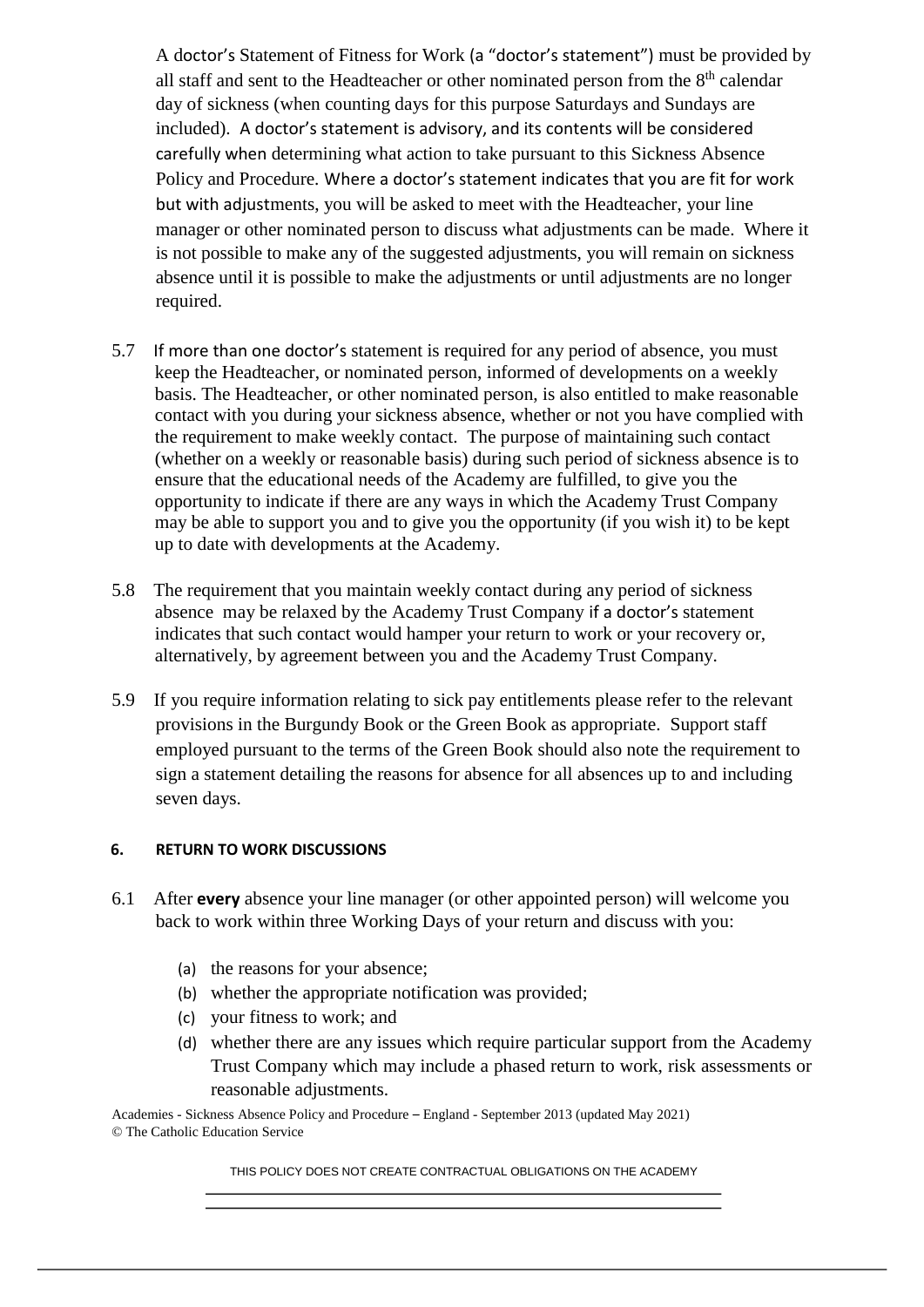- 6.2 A record of this return to work discussion will be placed on your personnel file and you will be provided with an opportunity to provide written comments on the record of the return to work discussion prior to it being included in your personnel file.
- 6.3 Your line manager (or other appointed person) may use the return to work discussion as an opportunity to bring you up to date with developments within the Academy during your absence.
- 6.4 It is anticipated that a return to work discussion will normally last up to 15 minutes, but this is an indication only.
- 6.5 Because of the nature of your medical condition you may prefer not to discuss the reasons for your absence with your line manager (or other appointed person) and, in that case, you may hold the return to work discussion with a member of the senior leadership team identified by the Headteacher. If you have any preference in relation to the identity of the member of the senior leadership team, for example, because you would prefer to have the discussion with somebody of the same sex, such request will not be unreasonably refused.
- 6.6 All return to work discussions will be supportive and will seek to address any issues that might lead to future absence.
- 6.7 It should be noted that a return to work discussion will be held following every period of absence regardless of its duration. If a review point has been reached as outlined Paragraphs 9 or 10 a return to work discussion will still be held and the employee will be told in this discussion to expect an invitation to a Formal Absence Review Meeting.
- 6.8 If you have been absent for a long period it may be appropriate to arrange for a return to work discussion to take place before the day of your return. A phased return to work may be planned in this meeting along with any reasonable adjustments.

# **7. OCCUPATIONAL HEALTH REFERRAL**

- 7.1 The Academy Trust Company may, at any time it considers appropriate, refer you to Occupational Health for an assessment of your health and:
	- (a) Its impact on your attendance at work
	- (b) Its impact on your fitness to perform the duties required by your employment
	- (c) Its impact on your ability to attend formal meetings or interviews
	- (d) What reasonable steps the Academy Trust Company could take to improve your health and/or attendance, particularly where the Occupational Health assessment concludes that the condition is work related.

Academies - Sickness Absence Policy and Procedure – England - September 2013 (updated May 2021) © The Catholic Education Service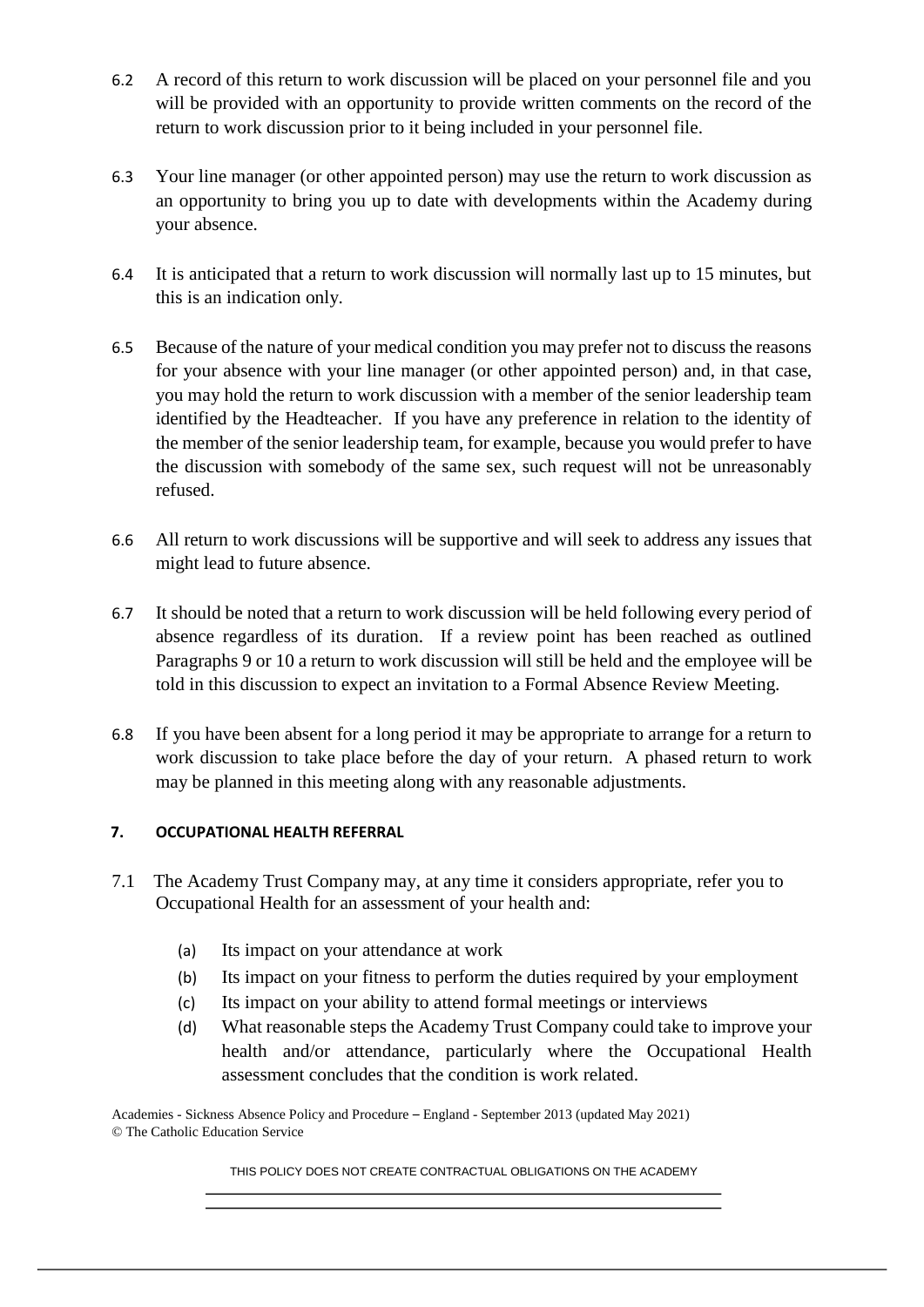- 7.2 A referral to Occupational Health is a supportive measure and you are expected to cooperate fully where such a referral is made. Occupational Health appointments will be scheduled during working time, where possible.
- 7.3 Before making any decision to dismiss you on notice under this Sickness Absence Policy and Procedure the Academy Trust Company will have referred you for at least one Occupational Health assessment and will usually consider the most recent assessment.
- 7.4 Notwithstanding Paragraph 7.3 above, if you decide not to engage in an Occupational Health referral the Academy Trust Company will have no option but to proceed to make decisions without the benefit of medical advice.

# **8. ABSENCE REVIEWER, FINAL ABSENCE REVIEWER AND APPEAL MANAGER**

The table below sets out the persons to be appointed, where possible, throughout the stages of the sickness absence review procedure depending on the person who is/has been absent from work due to sickness:

| <b>Employee Level</b>          | <b>Absence Reviewer</b>                                                                       | <b>Final Absence</b><br><b>Reviewer</b>                                 | <b>Appeal</b><br><b>Manager</b><br>(re Absence<br>Letters)                                           | <b>Appeal</b><br><b>Manager</b><br>(re<br>Dismissal)                    |
|--------------------------------|-----------------------------------------------------------------------------------------------|-------------------------------------------------------------------------|------------------------------------------------------------------------------------------------------|-------------------------------------------------------------------------|
| Headteacher                    | Chair or a non-staff<br>Director (other than<br>the Vice-Chair)<br>appointed by the<br>Chair  | Directors'<br><b>Absence Panel</b><br>appointed by<br>the<br>Vice-Chair | A non-staff<br>Director(other<br>than the Chair or<br>Vice-Chair)<br>appointed by the<br>Vice-Chair  | Directors'<br>Appeal<br>Panel,<br>appointed<br>by the<br>Vice-<br>Chair |
| Other<br>Leadership<br>Spine   | Headteacher                                                                                   | Directors'<br><b>Absence Panel</b><br>appointed by<br>the<br>Chair      | A non-staff<br>Director (other<br>than the Chair or<br>Vice-Chair)<br>appointed by the<br>Vice-Chair | Directors'<br>Appeal<br>Panel<br>appointed<br>by the<br>Vice-<br>Chair  |
| <b>Other Teaching</b><br>Staff | Headteacher or a<br>sufficiently senior<br>member of staff<br>appointed by the<br>Headteacher | Directors'<br><b>Absence Panel</b><br>appointed by<br>the<br>Chair      | A non-staff<br>Director (other<br>than the Chair or<br>Vice-Chair)<br>appointed by the<br>Vice-Chair | Directors'<br>Appeal<br>Panel<br>appointed<br>by the<br>Vice-<br>Chair  |

Academies - Sickness Absence Policy and Procedure – England - September 2013 (updated May 2021) © The Catholic Education Service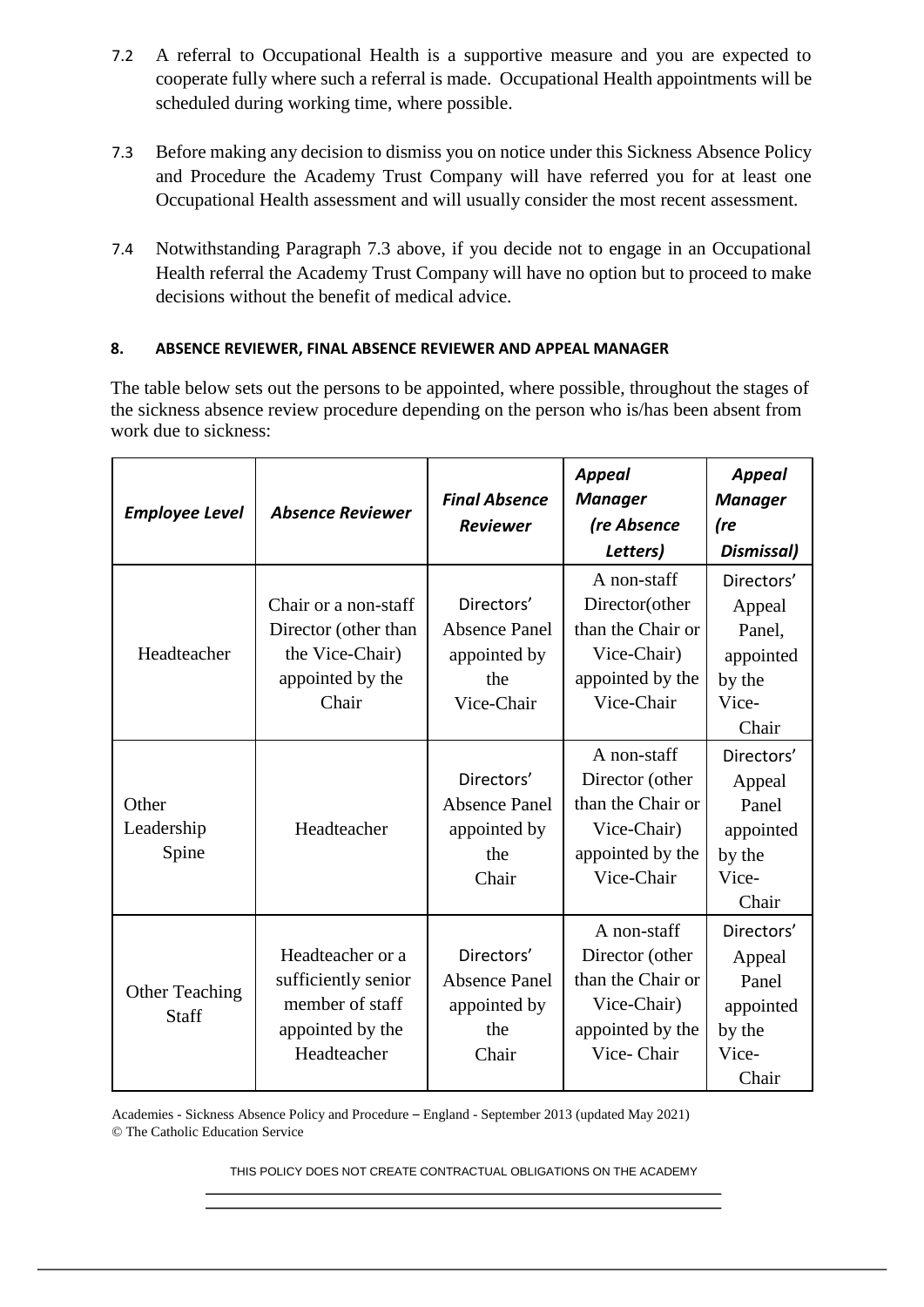| Other Support<br><b>Staff</b> |                     |                      | A non-staff       | Directors' |
|-------------------------------|---------------------|----------------------|-------------------|------------|
|                               | Headteacher or a    | Directors'           | Director (other   | Appeal     |
|                               | sufficiently senior | <b>Absence Panel</b> | than the Chair or | Panel      |
|                               | member of staff     | appointed by         | Vice-Chair)       | appointed  |
|                               | appointed by the    | the                  | appointed by the  | by the     |
|                               | Headteacher         | Chair                | Vice-Chair        | Vice-      |
|                               |                     |                      |                   | Chair      |

## **9. PERSISTENT INTERMITTENT ABSENCE**

- 9.1 Persistent intermittent sickness absence can be defined as frequent short-term absences from work that are normally sporadic and attributable to minor ailments, in many cases such periods of absence are unconnected. If periods of persistent intermittent sickness absence are for the same illness, a referral to Occupational Health may be required.
- 9.2 Managerial problems can be created by the frequency of persistent intermittent absences. The reasons behind persistent intermittent absences will always be investigated as such absences can only be addressed effectively through proper monitoring systems and effective management action.

### **Review Points**

- 9.3 When the following review points are reached, the Academy Trust Company will consider whether a Formal Absence Review Meeting is required. Decisions will be taken on an individual basis and a Formal Absence Review Meeting will not take place automatically as soon as a review point is reached, it may also be appropriate in some cases to hold a Formal Absence Review Meeting prior to a review point being reached:
	- (a) Sickness absence of 10 or more Working Days in any 12-month period, accrued over 3 or more periods of absence.
	- (b) Sickness absence of 6 or more Working Days in any 4-month period accrued over 2 or more periods of absence.
	- (c) Two periods of sickness absence of 4 or more Working Days in any 12-month period.
	- (d) Any levels of absence which show a trend or pattern e.g. Friday Monday absences, monthly dates (e.g. last Friday every month) and any other notable dates.

Academies - Sickness Absence Policy and Procedure – England - September 2013 (updated May 2021) © The Catholic Education Service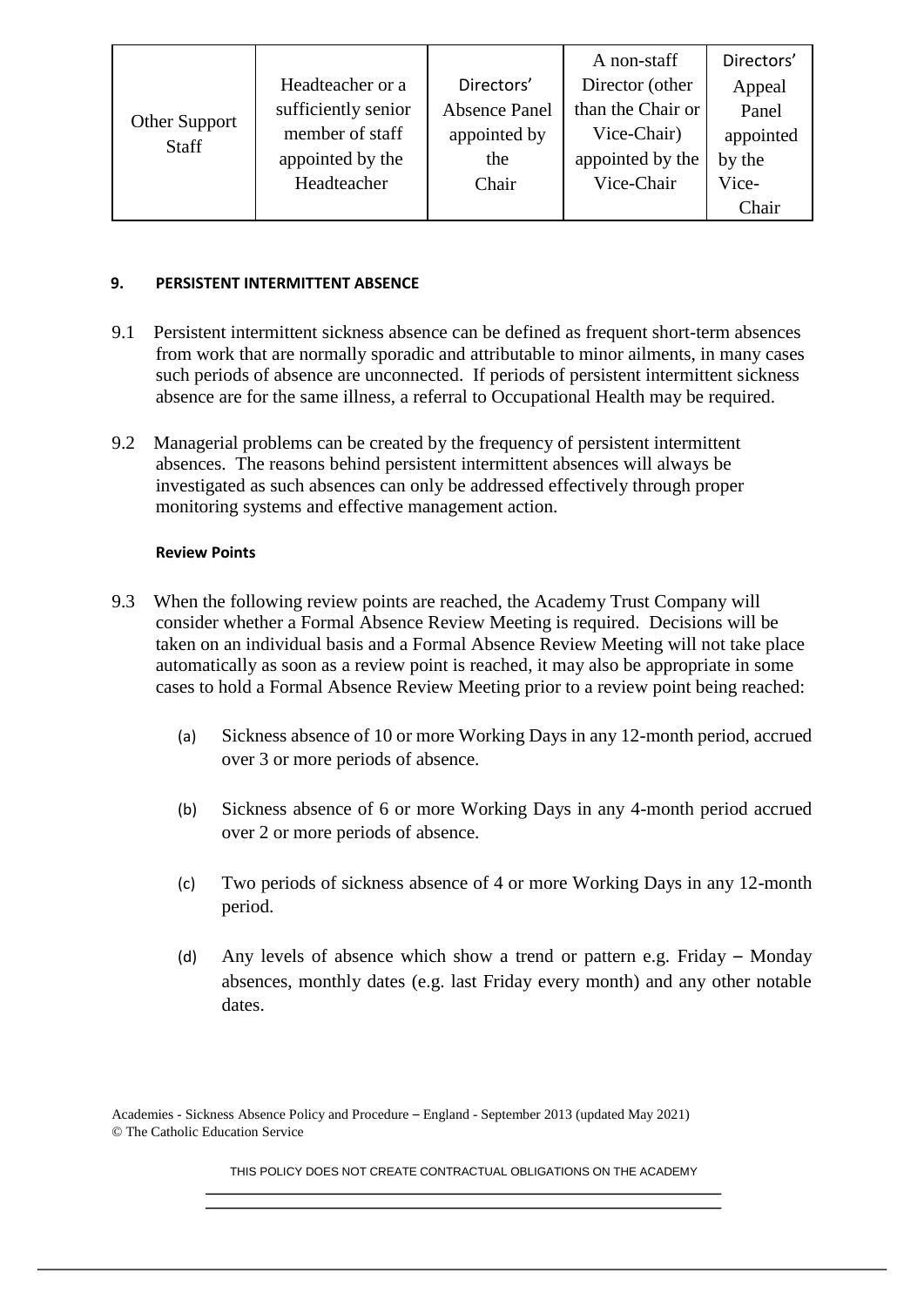#### **10. LONG TERM ABSENCE**

10.1 Long-term absence, (which is usually defined as an absence lasting at least 4 calendar weeks), is where an employee is absent from work for a considerable number of weeks or months as the result of a serious health problem or planned medical procedure. It can normally be distinguished from persistent intermittent absence in that it tends to be continuous and is usually as a result of an underlying medical condition.

### **Review Points**

10.2 Any long-term absence lasting 4 Working Weeks or more will normally lead to a Formal Absence Review Meeting but each case will be looked at individually and an absence lasting 4 Working Weeks or more will not automatically lead to a Formal Absence Review Meeting. In cases of long-term absence where a doctor's statement confirms that you will be absent from work for a period longer than 4 Working Weeks, any Formal Absence Review Meeting will be held towards the end of the certified period of absence.

### **11. FORMAL ABSENCE REVIEW MEETINGS**

- 11.1 Where a Formal Absence Review Meeting is due to take place in accordance with Paragraphs 9.3 or 10.2 above, the Academy Trust Company will appoint an Absence Reviewer in accordance with Paragraph 8. The Absence Reviewer will write to you inviting you to a Formal Absence Review Meeting. You will be given at least 5 Working Days' written notice of such meeting. At the same time as sending you the letter inviting you to the Formal Absence Review Meeting, the Absence Reviewer will also send you a copy of the Absence Report which they have prepared and which shall:
	- (a) Provide details of your absences from work indicating the reasons given for the absence
	- (b) Provide details of any suggestions made by you or the Academy Trust Company as to reasonable adjustments that could be made to your working arrangements with a view to reducing your absence or assisting your return to work
	- (c) Include copies of self-certificates, doctor's statements and all medical reports including those obtained from Occupational Health.
- 11.2 In the letter inviting you to the Formal Absence Review Meeting it will state that one of the possible outcomes of this Policy and Procedure could be the termination of your employment where this is appropriate.
- 11.3 At a Formal Absence Review Meeting you will have the opportunity to:

Academies - Sickness Absence Policy and Procedure – England - September 2013 (updated May 2021) © The Catholic Education Service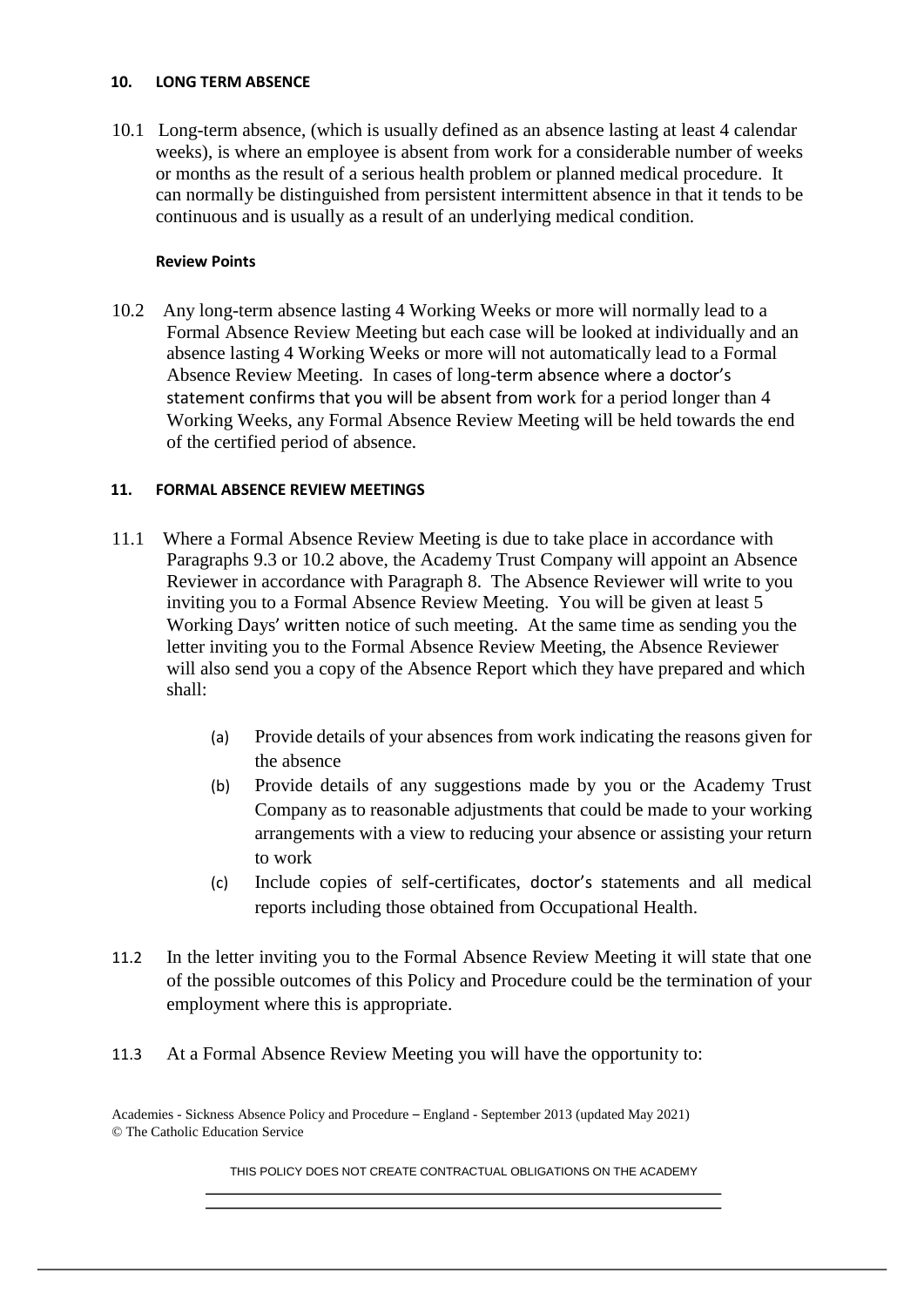- (a) Present any medical evidence you think is relevant
- (b) Make reasonable suggestions with regard to managing your return to work including any phased return to work, flexible working, change or reduction of duties and/or working hours (c) Make suggestions of other reasonable adjustments that could be made.
- 11.4 Any evidence you wish to present at a Formal Absence Review Meeting should be provided to the Absence Reviewer at least two Working Days prior to the meeting.
- 11.5 Formal Absence Review Meetings may be adjourned if further information is required by the Absence Reviewer. You will be given at least 5 Working Days' written notice of any reconvened meeting and you should provide any evidence you wish to present at any reconvened meeting at least 2 Working Days prior to the meeting.

### **12. FORMAL RESPONSES**

12.1 The Absence Reviewer will send you a copy of the notes of the Formal Absence Review Meeting and will confirm the outcome of the Formal Absence Review Meeting in writing within 5 Working Days of the date of such meeting. The Absence Reviewer may, in addition to making an Occupational Health referral, make the following formal responses:

### (a) No action is required

The Absence Reviewer may conclude that no action is required, and no further action will be taken pursuant to this Policy and Procedure.

### (b) Reasonable adjustments to working arrangements

These will vary on a case-by-case basis depending on the medical condition identified. Please note that reasonable adjustments may be made alongside a Stage 1 Absence Letter and/or a Stage 2 Absence Letter.

### (c) Stage 1 Absence Letter

(i) In the context of a Formal Absence Review Meeting called in response to persistent intermittent absences this is a letter stating that if you are absent from work for two or more Working Days in the next six months you may be invited to a further Formal Absence Review Meeting where you may be at risk of being issued with a Stage 2 Absence Letter. Please note that the two or more Working Days absence do not need to be consecutive. A Stage 1 Absence Letter may, if appropriate, be accompanied by an action plan which provides details of any improvements necessary to achieve satisfactory levels of attendance and the timescale for improvement including details of any support or training to be provided.

Academies - Sickness Absence Policy and Procedure – England - September 2013 (updated May 2021) © The Catholic Education Service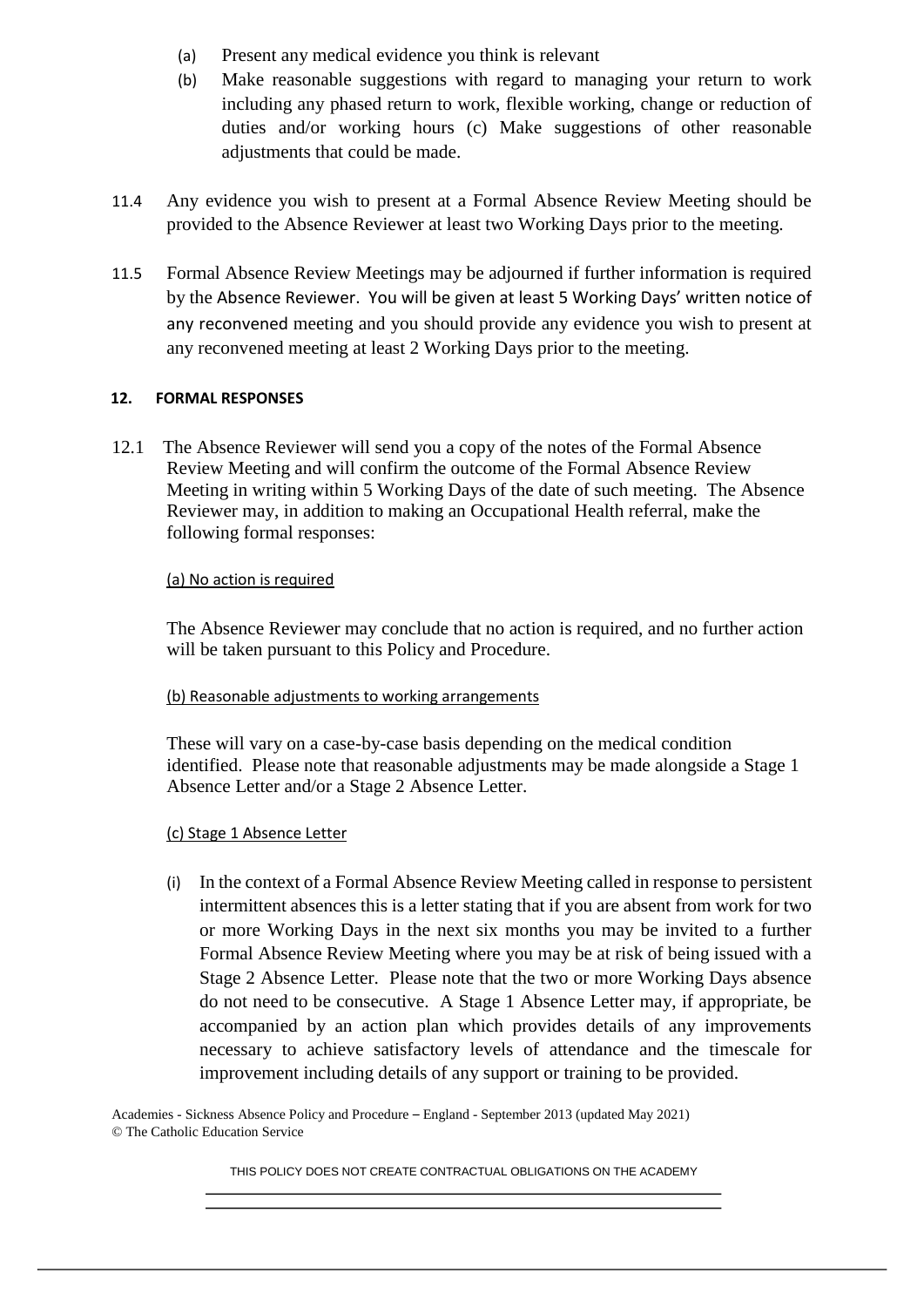(ii) In the context of a long-term sickness absence this is a letter stating that if you are not fully back to work within 4-12 Working Weeks there may be a further Formal Absence Review Meeting. The precise number of Working Weeks will be set by reference to the available medical evidence. At this further Formal Absence Review Meeting the Absence Reviewer may, in addition to making an Occupational Health referral, issue you with a further Stage 1 Absence Letter or a Stage 2 Absence Letter, or may determine that no further action is required. If you are already fully back to work by the time of the Formal Absence Review Meeting the Stage 1 Absence Letter will acknowledge this and will state that if you are absent from work for one or more Working Weeks in the next six months you may be invited to a further Formal Absence Review Meeting where you may be at risk of being issued with a Stage 2 Absence Letter.

### (d) Stage 2 Absence Letter

- (i) In the context of a Formal Absence Review Meeting called in response to persistent intermittent absence this is a letter stating that if you are absent from work at all in the next six months you may be referred to the Final Absence Reviewer who will invite you to a Final Absence Review Meeting which could lead to your dismissal. A Stage 2 Absence Letter may, if appropriate, be accompanied by an action plan which provides details of any improvements necessary to achieve satisfactory levels of attendance and the timescale for improvement including details of any support or training to be provided. Please note that a Stage 2 Absence Letter should not be given before a Stage 1 Absence Letter.
- (ii) In the context of long term sickness absence this is a letter stating that if you are not fully back to work within 4-12 Working Weeks you may be referred to the Final Absence Reviewer who will invite you to a Final Absence Review Meeting which could lead to your dismissal. The precise number of Working Weeks will be set by reference to the available medical evidence. If you are already fully back to work by the time of the Formal Absence Review Meeting the Stage 2 Absence Letter will acknowledge this and will state that if you are absent from work for one or more Working Weeks in the next six months you may be referred to the Final Absence Reviewer who will invite you to a Final Absence Review Meeting which could lead to your dismissal. Please note that a Stage 2 Absence Letter should not be given before a Stage 1 Absence Letter.
- 12.2 Where a Final Absence Review Meeting is due to take place, the Academy Trust Company will appoint a Final Absence Reviewer in accordance with Paragraph 8. The Final Absence Reviewer will write to you inviting you to a Final Absence Review Meeting. You will be given at least 5 Working Days' written notice of such meeting. At the same time as sending you the letter inviting you to the Final Absence Review Meeting, the Final Absence Reviewer will also send you a copy of an updated Absence

Academies - Sickness Absence Policy and Procedure – England - September 2013 (updated May 2021) © The Catholic Education Service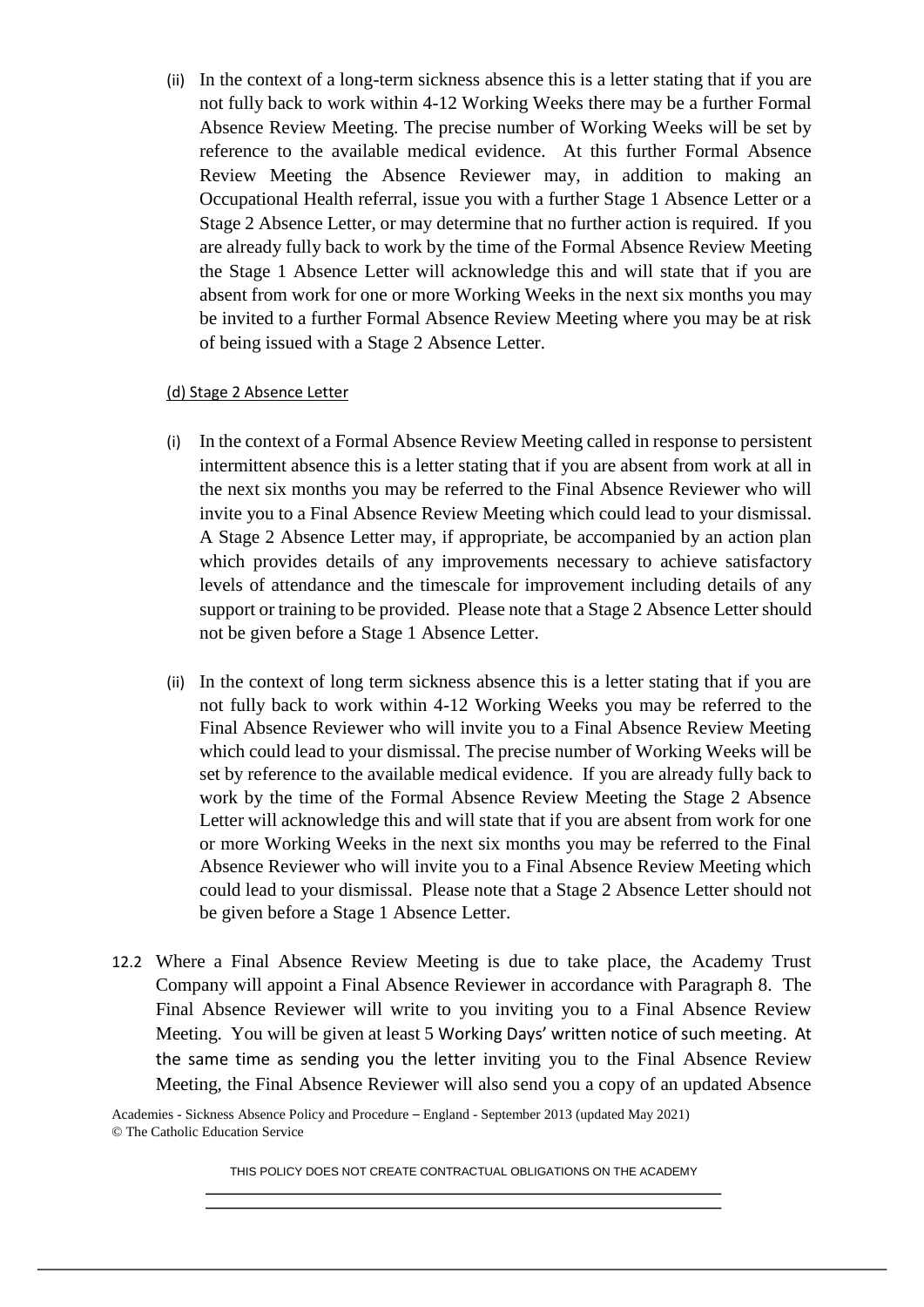Report containing the information listed in Paragraph 11.1 which will be updated, if possible, to include an up to date Occupational Health assessment. The letter inviting you to the Final Absence Review Meeting will state that one of the possible outcomes of the Final Absence Review Meeting could be the termination of your employment.

- 12.3 Any evidence you wish to present at the Final Absence Review Meeting should be provided to the Final Absence Reviewer at least two Working Days prior to the meeting.
- 12.4 A Final Absence Review Meeting may be adjourned if further information is required by the Final Absence Reviewer. You will be given at least 5 Working Days' written notice of any reconvened meeting and you should provide any evidence you wish to present at any reconvened meeting at least two Working Days prior to the meeting.
- 12.5 The Final Absence Reviewer will send you a copy of the notes of the Final Absence Review Meeting and will confirm the outcome of the Final Absence Review Meeting in writing within 5 Working Days of the Date of such meeting. The Final Absence Reviewer may, (in addition to the responses available to the Absence Reviewer), make the following formal responses:

### (a) Dismissal with Notice

In coming to such a decision in relation to a case of **persistent intermittent absence** the Final Absence Reviewer will consider:

- (i) The total absence and pattern of absence
- (ii) The available medical prognosis
- (iii) Advice from Occupational Health
- (iv) The reasons provided for the absence
- (v) How long the employee has worked for the Academy Trust Company
- (vi) Is the job a key job? If so, how long can the Academy effectively function without the employee's contribution?
- (vii) The additional demands the persistent intermittent absence has generated for other employees of the Academy
- (viii) Whether other reasonable adjustments or flexible working have been considered
- (ix) Whether other reasonable adjustments have been made and, if so, whether they were effective
- (x) Whether adequate support was offered by the Academy.

In coming to such a decision in relation to a case of **long-term absence** the Final Absence Reviewer will consider:

- (i) The available medical prognosis
- (ii) Advice from Occupational Health

Academies - Sickness Absence Policy and Procedure – England - September 2013 (updated May 2021) © The Catholic Education Service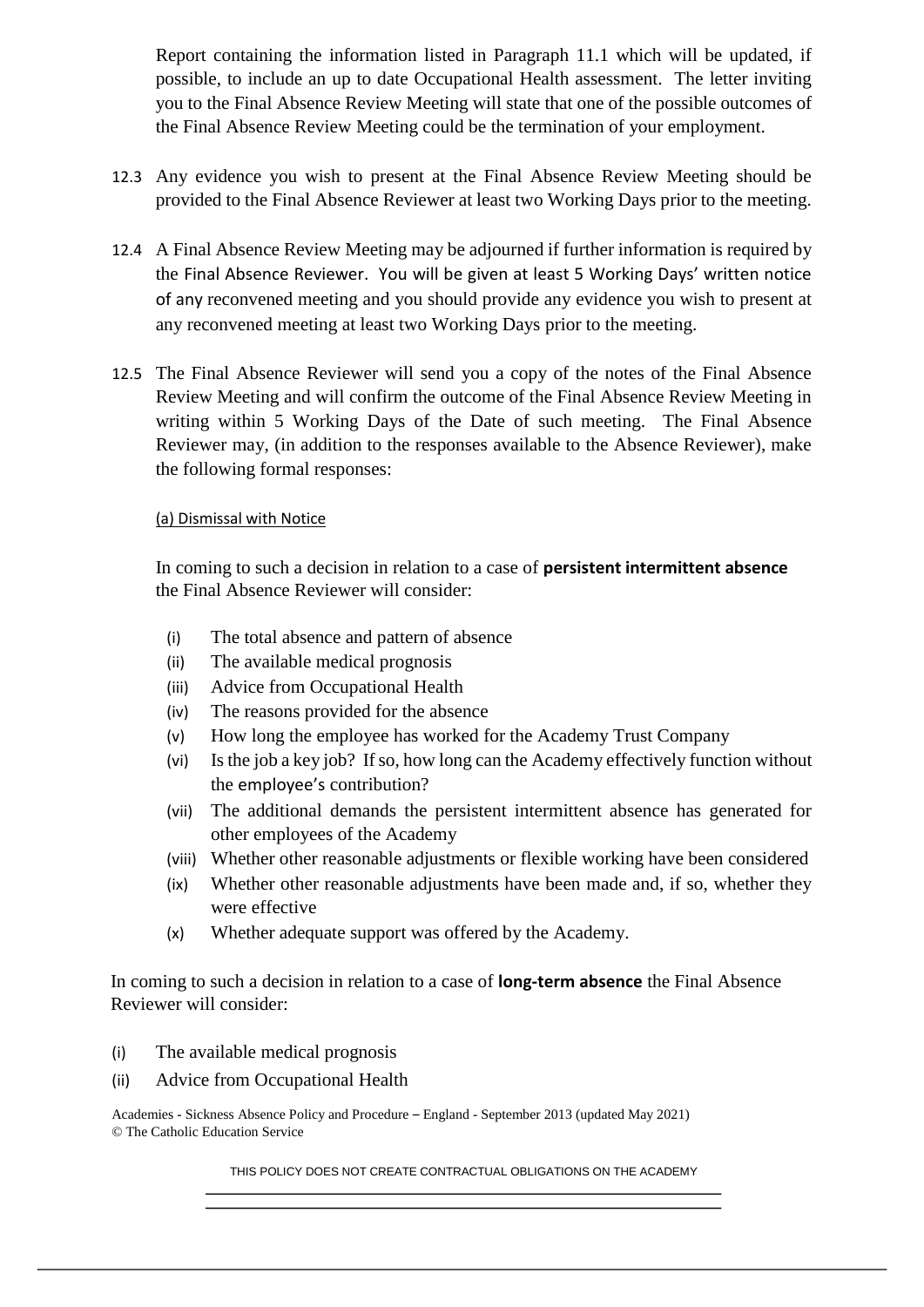- (iii) Is a complete recovery likely and, if so, when?
- (iv) How long the employee has worked for the Academy Trust Company
- (v) Is the job a key job? If so, how long can the Academy effectively function without the employee's contribution?
- (vi) The additional demands the absence has generated for other employees of the Academy
- (vii) Whether alternative employment or a transfer is available, suitable and acceptable (with salary protection considered on a case-by-case basis)
- (viii) Whether ill-health retirement has been explored
- (ix) Whether other reasonable adjustments or flexible working have been considered
- (x) Whether other reasonable adjustments have been made and, if so, whether they were effective.
- 12.6 In a case where your employment is terminated, the Final Absence Reviewer will recommend to the Academy Trust Company that your employment is terminated in accordance with your contract of employment. The Board will ratify that decision and then take appropriate steps to terminate your employment. Please note that the Board will not review the Final Absence Reviewer's decision in order to ensure that a Directors' Appeal Panel can be convened if necessary. Appropriate alternatives to dismissal will always be considered by the Final Absence Reviewer and discussed with you.
- 12.7 In the event that your employment is terminated in accordance with Paragraph 12.5(a) above:
	- (a) If your contract of employment contains a garden leave clause the Academy Trust Company may exercise that clause so that you are not required to attend the Academy during your notice period but remain employed and so bound by the terms of your contract of employment until the expiry of the notice period; or
	- (b) If your contract of employment contains a payment in lieu of notice clause the Academy Trust Company may exercise that clause to bring your contract to an end with immediate effect.
- 12.8 You may appeal against a Stage 1 Absence Letter or a Stage 2 Absence Letter by writing to the Clerk within 5 Working Days of the date of the relevant letter.
- 12.9 You may appeal against a dismissal with notice by writing to the Clerk within 10 Working Days of the date of the notification of termination.
- 12.10 Any appeal letter lodged in accordance with Paragraphs 12.8 or 12.9 above must set out the grounds of your appeal in detail. When preparing your appeal letter, you may wish to consider the following grounds:

Academies - Sickness Absence Policy and Procedure – England - September 2013 (updated May 2021) © The Catholic Education Service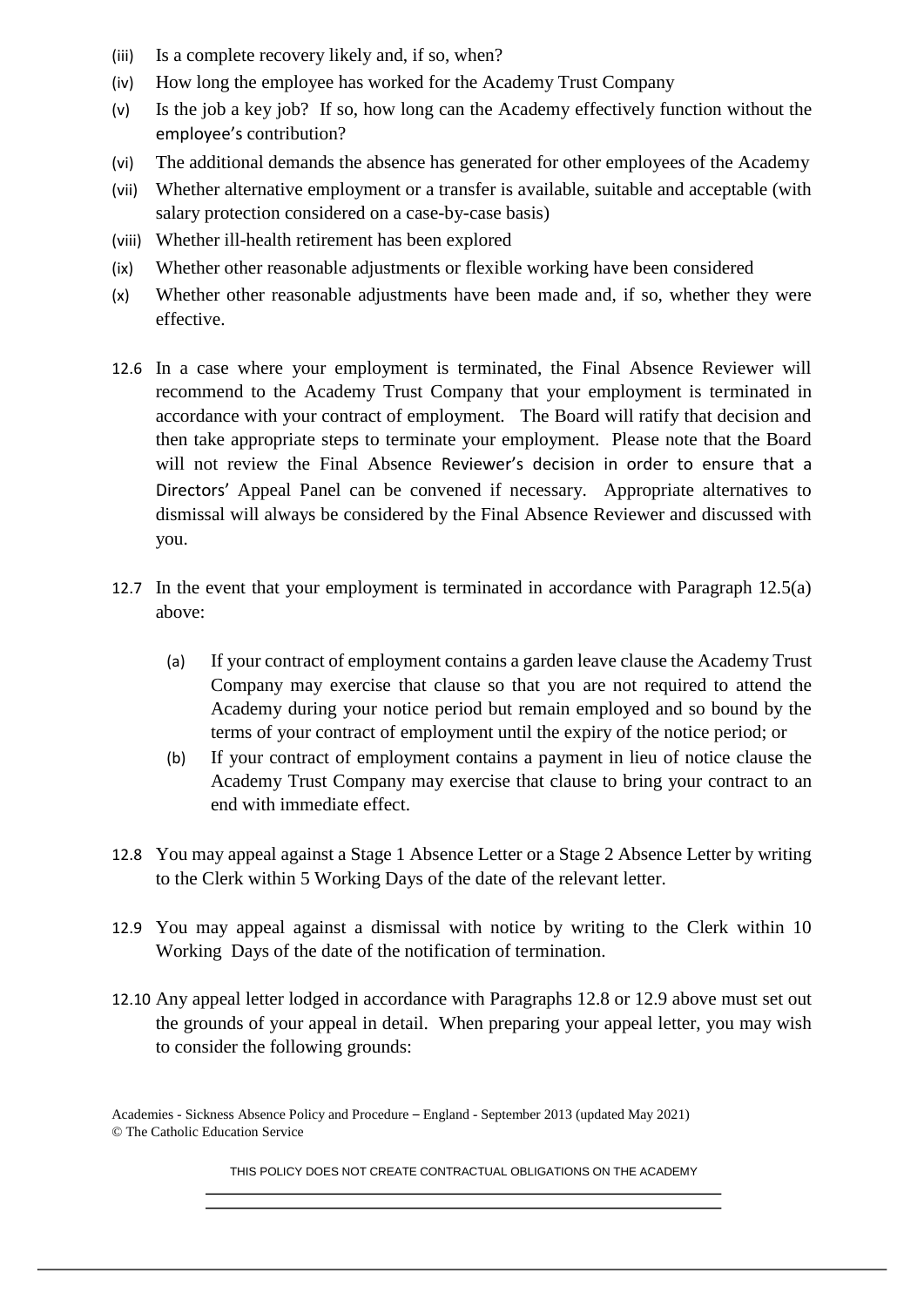- (a) that the action taken was unfair;
- (b) that this Sickness Absence Policy and Procedure was applied defectively or unfairly;
- (c) that new evidence has come to light which was not available when the relevant decision was made by the Absence Reviewer or the Final Absence Reviewer; (d) that the sanction was overly harsh in all the circumstances.
- 12.11 The fact of the appeal will not delay the commencement of any period of time covered by an Absence Letter or of any notice period.
- 12.12 Any appeal will normally be heard within 20 Working Days of the Clerk receiving your appeal letter. You will be given at least 5 Working Days' notice of an Appeal Meeting and you should provide any evidence you wish to present at your appeal at least 2 Working Days prior to the Appeal Meeting.
- 12.13 Written or oral evidence can be presented at an Appeal Meeting. If written evidence is to be relied upon, you will be provided with it at least 5 Working Days prior to the Appeal Meeting and you will be given a reasonable opportunity to comment on it during the Appeal Meeting, if you attend the meeting. If you do not attend the Appeal Meeting, you will be given an opportunity to provide written responses to any evidence presented.
- 12.14 If oral evidence is heard, you will be given an opportunity to comment on it either by (a) attending the Appeal Meeting or (b) reviewing the notes of that oral evidence after the Appeal Meeting (if you were not present at the Appeal Meeting where such oral evidence was given). In the event of (b) you must provide any response to the notes of the oral evidence within 5 Working Days of being provided with the same. The Appeal Manager will consider all of the evidence provided in order to determine whether the relevant decision was fair and reasonable.
	- 12.15 The Appeal Manager will confirm the outcome of the Appeal Meeting in writing to you within 5 Working Days of the date of the Appeal Meeting or receipt of your responses to the notes of the oral evidence provided to you in accordance with Paragraph 12.14 above (as appropriate). The decision of the Appeal Manager is final and there will be no further right of appeal. The potential outcomes of the Appeal Meeting are that:
		- (a) the Appeal Manager may uphold the decision of the Absence Reviewer or Final Absence Reviewer (as appropriate) and any sanction imposed by the Absence Reviewer or Final Absence Reviewer will be upheld; or
		- (b) the Appeal Manager may uphold the employee's appeal and impose a lesser sanction to that imposed by the Absence Reviewer or Final Absence Reviewer (as appropriate); or

Academies - Sickness Absence Policy and Procedure – England - September 2013 (updated May 2021) © The Catholic Education Service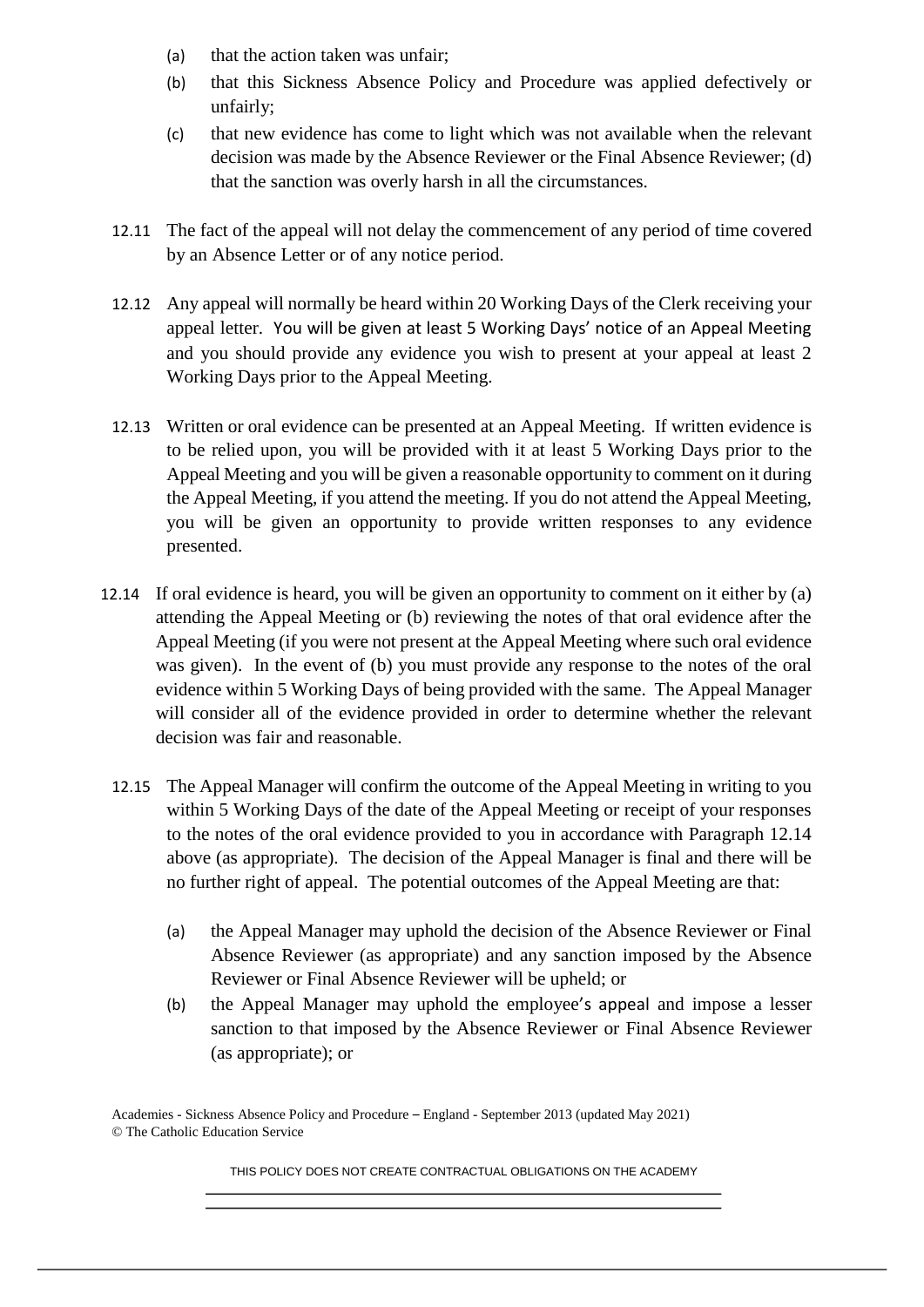- (c) the Appeal Manager may uphold the employee's appeal and conclude that any sanction imposed by the Absence Reviewer or Final Absence Reviewer (as appropriate) should be withdrawn and that no further action should be taken pursuant to this Sickness Absence Policy and Procedure.
- 12.16 Should an appeal against dismissal be successful, you will be reinstated with no break in your continuous service.

### **13. DIRECTORS' PANELS**

- 13.1 Directors' Absence and Appeal Panels shall comprise three non-staff Directors not previously involved in the matter and shall not comprise the Chair or Vice-Chair unless there are insufficient numbers of non-staff Directors not previously involved in the matter, in which case the Chair and/or Vice-Chair may be appointed to a Directors' Absence or Appeal Panel but only if they have not previously been involved in the matter.
- 13.2 In the exceptional event that there are insufficient numbers of Directors available to participate in a Directors' Absence or Appeal Panel, the Academy Trust Company may appoint associate members solely to participate in the appropriate Directors' Absence or Appeal Panel on the recommendation of the Diocesan Schools Commission.

### **14. COMPANION**

- 14.1 You may be accompanied by a Companion at any return to work discussion, informal discussion, Formal Absence Review or Final Absence Review and at any subsequent Appeal Meeting.
- 14.2 You must let the relevant Reviewer or Manager know who your Companion will be at least one Working Day before the relevant meeting.
- 14.3 If you have any particular reasonable need, for example, because you have a disability, you can also be accompanied by a suitable helper.
- 14.4 Your Companion can address the meeting in order to:
	- (a) put your case;
	- (b) sum up your case;
	- (c) respond on your behalf to any view expressed at the meeting; and (d) ask questions on your behalf.
- 14.5 Your Companion can also confer with you during the meeting.
- 14.6 Your Companion has no right to:

Academies - Sickness Absence Policy and Procedure – England - September 2013 (updated May 2021) © The Catholic Education Service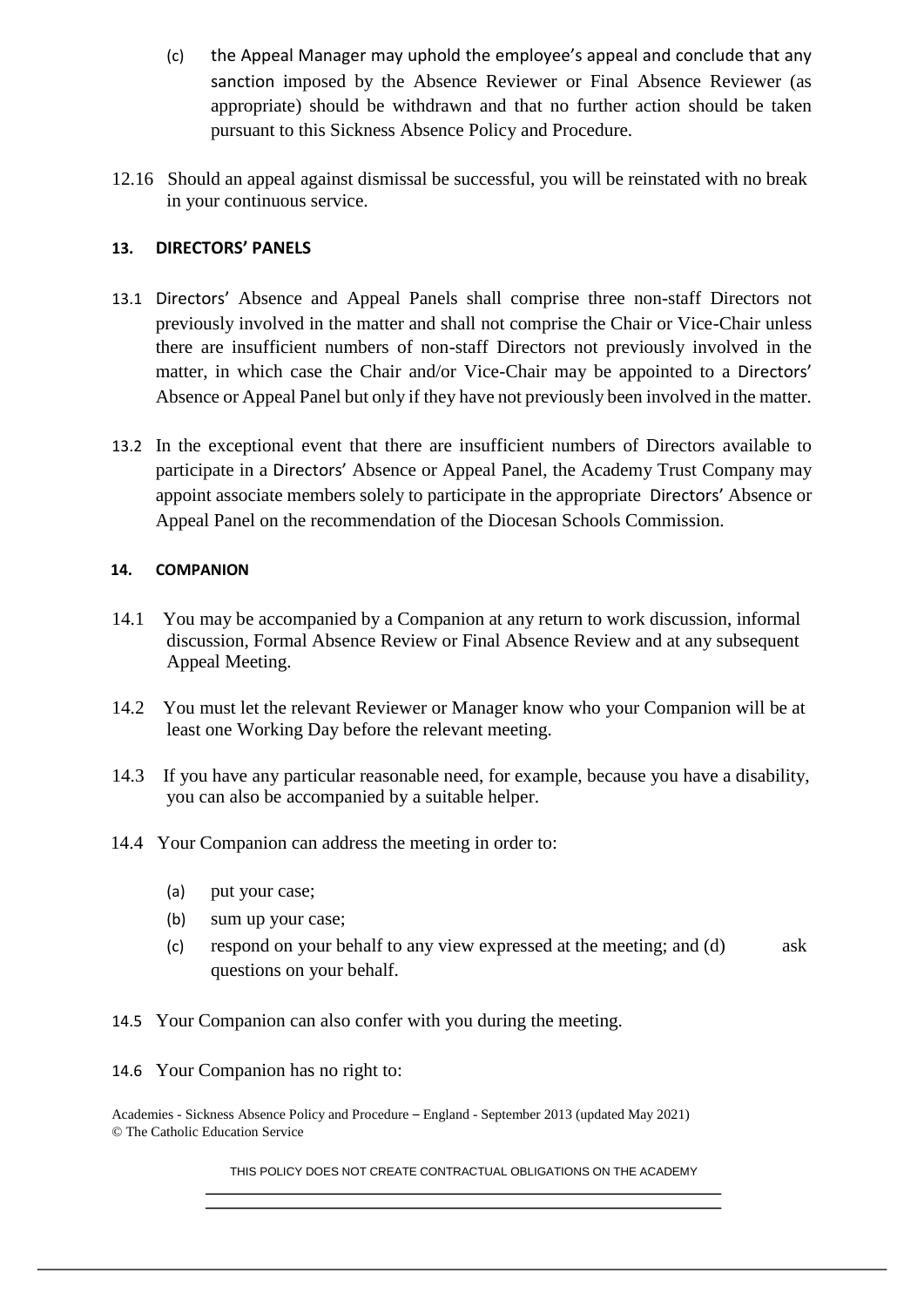- (a) answer questions on your behalf;
- (b) address the meeting if you do not wish it; or
- (c) prevent you from explaining your case.
- 14.7 Where you have identified your Companion and they have confirmed in writing to the relevant Reviewer or Manager that they cannot attend the date or time set for the meeting, the relevant meeting will be postponed for a period not in excess of five Working Days from the date set by the Academy Trust Company to a date and time agreed with your Companion. Should your Companion subsequently be unable to attend the rearranged Meeting, it may be held in their absence or written representations will be accepted.

#### **15. TIMING OF MEETINGS**

- 15.1 The aim is that meetings under this Sickness Absence Policy and Procedure will be held at mutually convenient times, but depending on the circumstances, meetings may:
	- (a) need to be held when you were timetabled to teach (if that is appropriate to your role);
	- (b) exceptionally be held during planning, preparation and administration time if this does not impact on lesson preparation (if that is appropriate to your role);
	- (c) exceptionally be held after the end of the Academy day;
	- (d) not be held on days on which you would not ordinarily work;
	- (e) be extended by agreement between the parties if the time limits cannot be met for any justifiable reason.
- 15.2 Where an employee is persistently unable or unwilling to attend a meeting without good cause, the relevant manager will make a decision on the evidence available.

### **16. +VENUE AND CONDUCT OF MEETINGS**

The relevant Reviewer or Manager can hold the meeting off the Academy site to minimise any distress to the employee. Any reasonable request to do so will not be unreasonably refused. If the employee is unable to attend a meeting in person due to illness alternative arrangements will be made where this is possible.

### **17. ASSISTANCE**

In all cases involving the Headteacher or a person on the Leadership Spine, or the potential or actual dismissal of any other member of staff, the Diocesan Schools Commission may send a representative to advise the Absence Reviewer, the Final Absence Reviewer or the Appeal Manager.

Academies - Sickness Absence Policy and Procedure – England - September 2013 (updated May 2021) © The Catholic Education Service